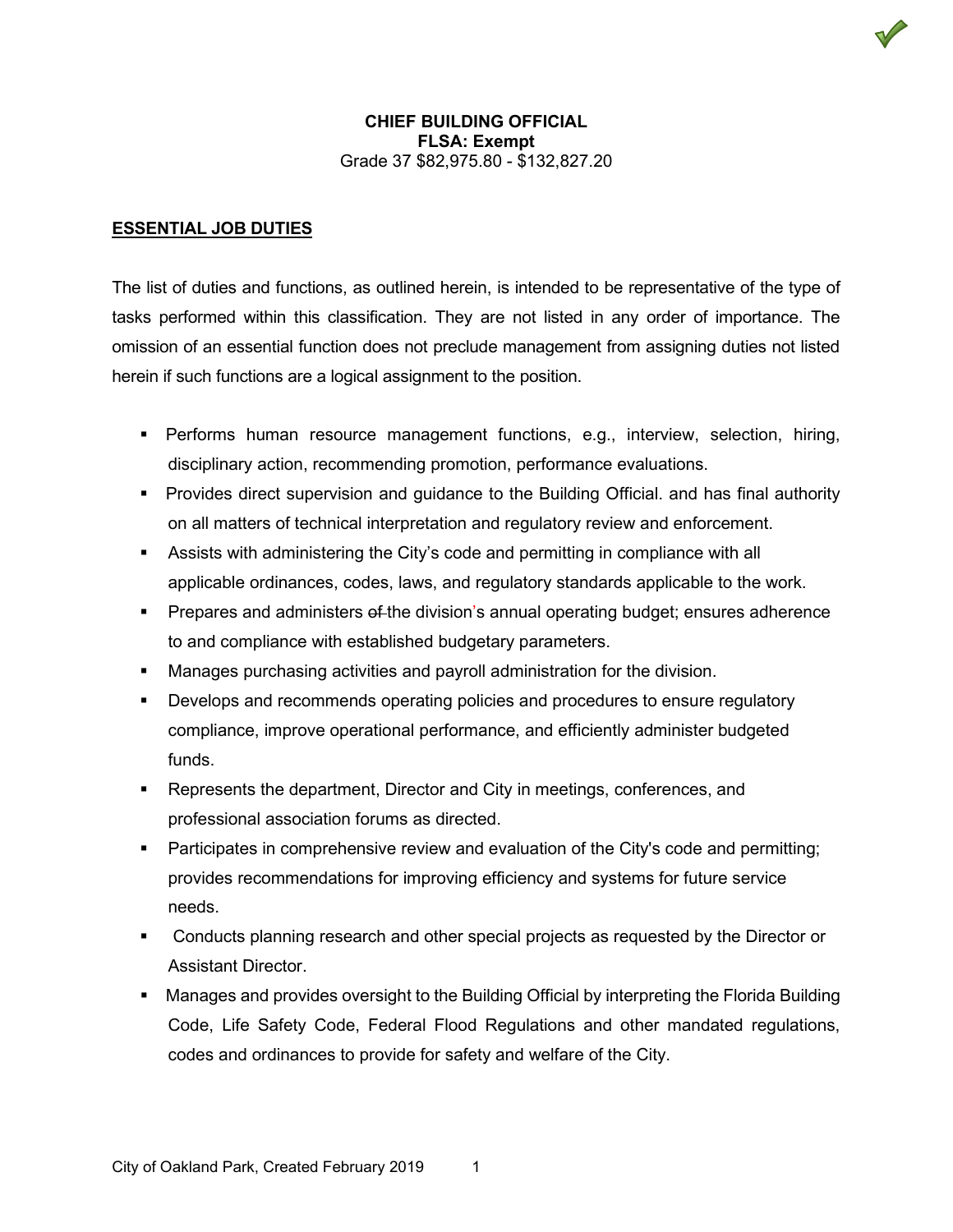- Manages, assigns, directs, and organizes City employees and contracted inspectors to provide timely inspections, plan reviews, and quality customer service.
- Advises and assists design professionals, contractors, homeowners, and the general public on Code questions, procedures and permitting functions.
- Provides management and oversight to the Code Enforcement Division in complaints related to Building Code issues.
- Manages and evaluates, in conjunction with Building Official, buildings that are not maintained and become unsafe, and brings cases before the Unsafe Structures Board for orders of demolition or repairs as necessary.
- Provides management and oversight for permit applications and plans for compliance with all applicable codes prior to issuance to ensure conformance with provisions regarding Certificates of Occupancy.
- **Participates in various development review and pre-development meetings to provide** information and guidance applicable to the building codes enforcement functions.
- Periodically performs field inspections to monitor development, verify the effectiveness of field staff, and to resolve conflicts applicable to building codes administration.
- **Develops strategies and implements programs to increase efficiencies of the construction** review process through all means available, including the use of technology.
- Develops systems and strategies to ensure appropriate staffing and employee productivity to meet the demands of a busy Building and Permitting Division.
- **Develops systems and strategies to ensure the accuracy and consistency of plan reviews** conducted by all members of the division.
- Maintains qualifications through the required training, education, and testing in accordance with regulatory standards governing the work; ensures the same for staff undercharge.
- **Prepares reports on the performance of the Building & Permitting Division.**
- Requires regular attendance to scheduled work shifts.

# **KNOWLEDGE, SKILLS & ABILITIES**

 Comprehensive knowledge of the materials, methods and development process associated with construction design and administration.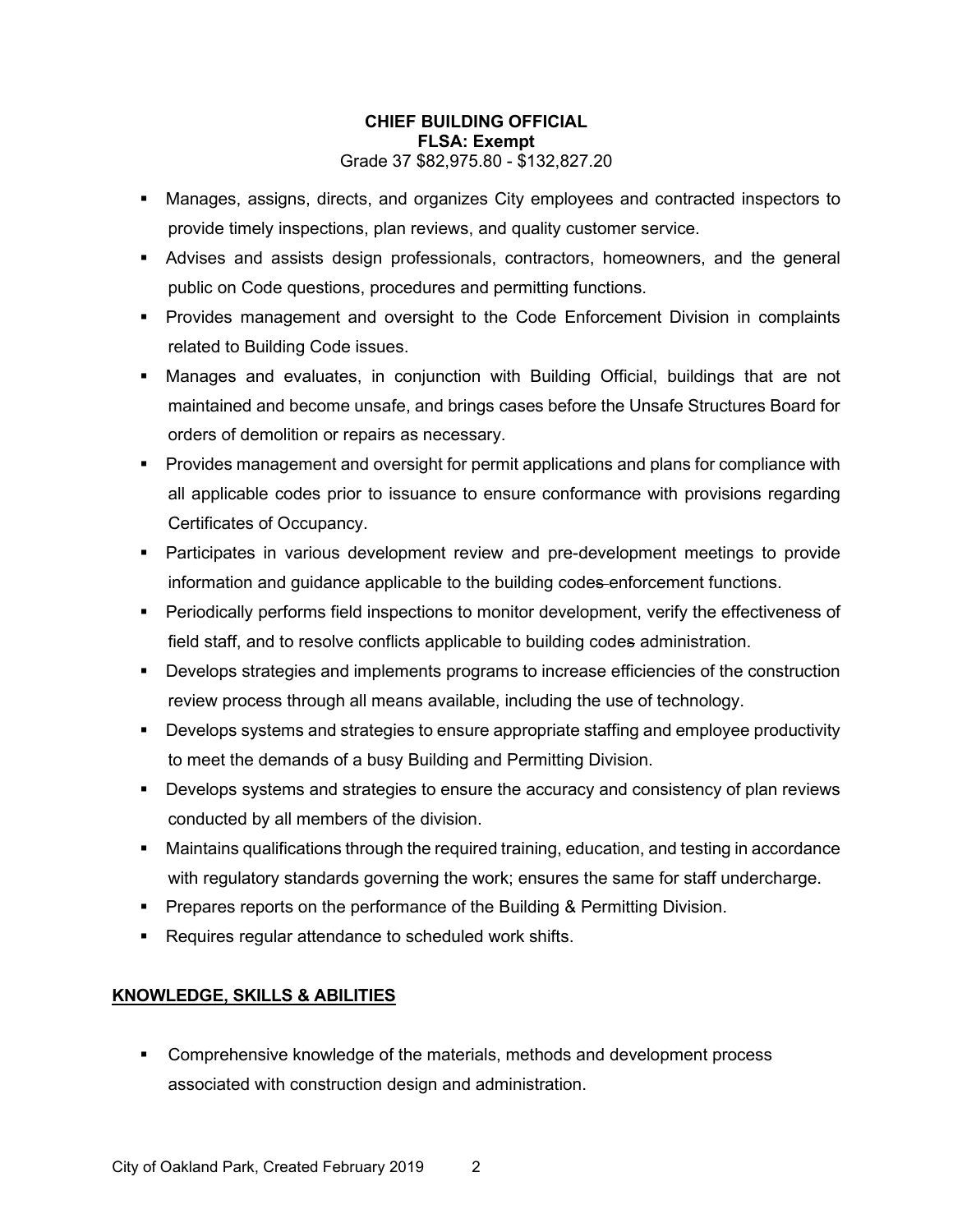- Substantial knowledge of the development functions of municipal and county government, including the Broward County Department of Planning and Environmental Protection, South Florida Water Management District and other departments in the City.
- Ability to manage, research and interpret building codes, municipal ordinances, and related laws; read plans and specifications and to apply the various codes and ordinances to building permit applications and plans.
- Ability to manage, plan, assign, direct and review the work of others in a manner conducive to full performance and compliance with established code, ordinance, statutes and regulatory standards applicable to the work.
- Ability to review, understand and render opinions on significant amounts of written material, including ordinances, codes and other legislation, special requests and applications, or other information as may be determined by City Administration.
- Ability to enforce codes and ordinances firmly, tactfully and impartially.
- Ability to establish and maintain effective working relationships with internal and external customers, as well as governing and appointed authorities.
- A strong customer service orientation in work and communication with coworkers, management, elected officials and citizens.
- **Familiarity with permitting software and the ability to query the database to generate reports,** edit letter templates, and update calculations.
- Ability to evaluate, analyze, and provide recommendations regarding the provision of municipal
- **Services, or other information as may be determined by City Administration.**
- Executive-level interpersonal, leadership, planning, management and communications skills.
- Ability to communicate professionally and effectively verbally, in writing, and in presentations.

# **MINIMUM ACCEPTABLE EDUCATION, TRAINING & EXPERIENCE**

High school diploma or GED. Certified as required by the State of Florida, Building Code Administrators and Inspectors Board as a Building Code Administrator and certification in one or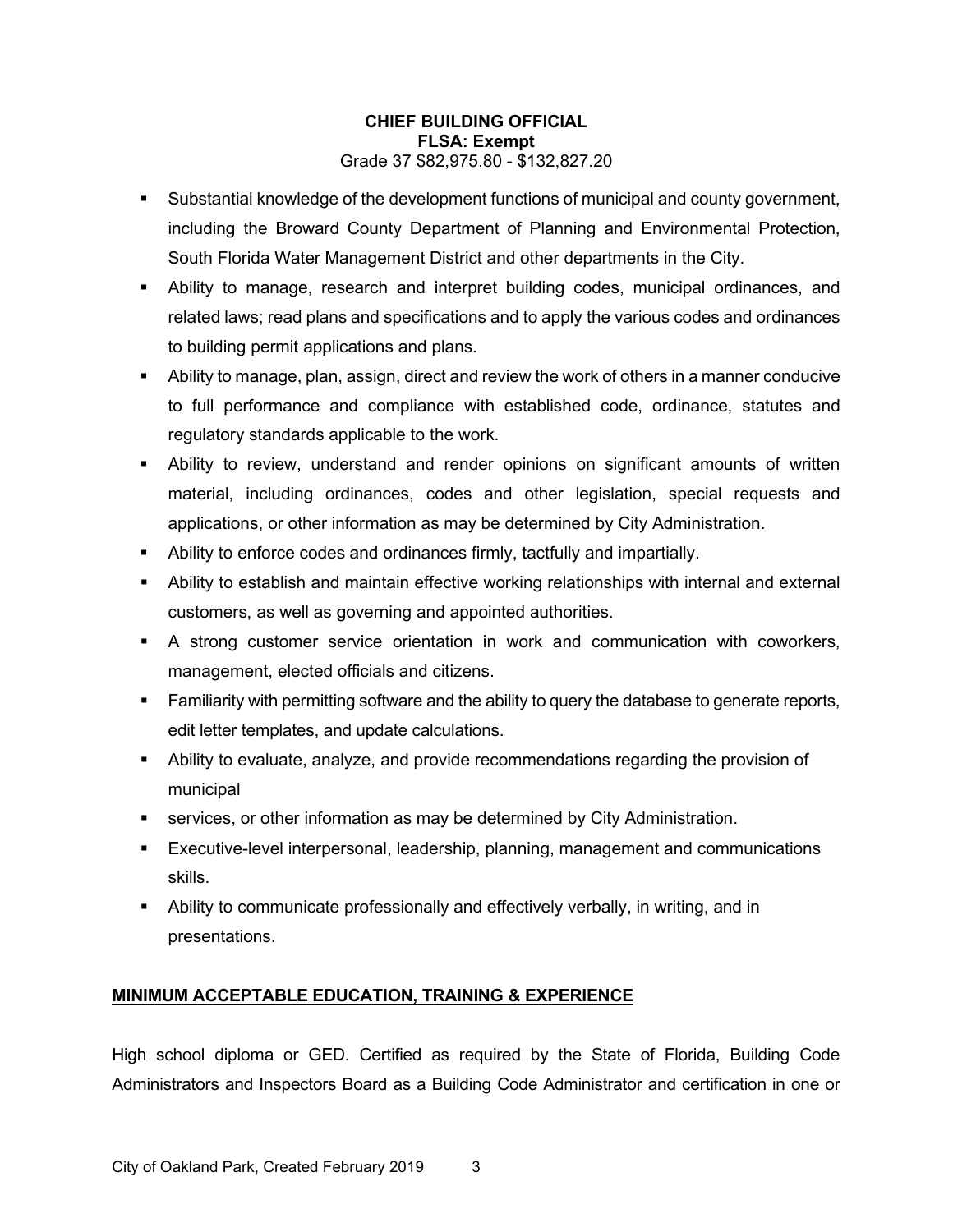more of the areas listed under Section 104.1.3 of the Broward County Board of Rules and Appeals. Requires a valid Florida Driver's license. Possess and maintain a valid Florida Driver's License.

Requires prior experience as a certified Building Official.

#### **PREFERRED**

Bachelor's degree from an accredited college or university in civil, structural or construction engineering, construction management or architecture. Florida license as General Contractor.

### **PHYSICAL REQUIREMENTS**

The City of Oakland Park is an Equal Opportunity Employer. In compliance with the Americans with Disabilities Act (42 U.S. C. 12101 et. seq.), the City of Oakland Park will provide reasonable accommodations to qualified individuals with disabilities and encourages both prospective and current employees to discuss potential accommodations with the employer. The physical demands described here are representative of those that must be met by an employee to successfully perform the essential functions of this job.

Tasks generally involve the ability to exert light physical effort in sedentary to light work, but which may involve some lifting, carrying, pushing and/or pulling of objects and materials of lightweight (20 pounds). Tasks may involve extended periods of time at a keyboard or workstation. Tasks require visual abilities. Tasks require oral communication ability.

Tasks are performed in outdoor and indoor environments. Due to the nature and non-specific location of the work environment, tasks include the potential for intermittent exposure to disagreeable elements, e.g., heat, humidity, inclement weather. Some tasks include working in and around moving vehicles and building equipment/machinery, where heightened awareness to surroundings and observance of established safety precautions is essential in avoidance of injury or accidents.